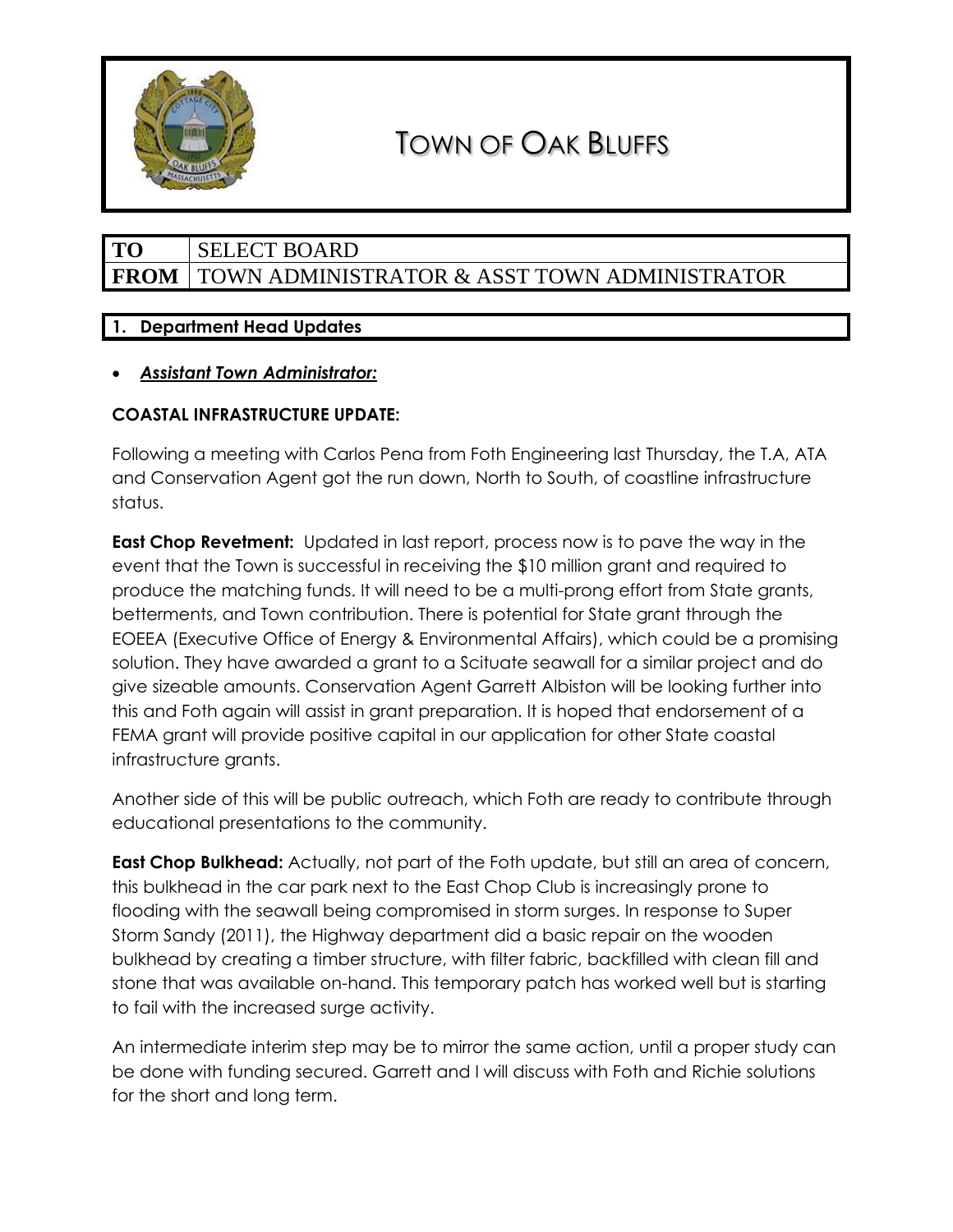

**Harbor Jetties**: With the successful passing of the 120K at the STM on November 9, next step is to employ Foth to draft up final engineering plans, for rebuilding the Jetty to protect the Town's marina. Harbormaster Todd Alexander will take point on this project, and grant funding will be needed for the construction phase.

**North Bluffs Rust Mitigation:** I have reached out to SGH to initiate a study on the cause of rust on the North Bluff seawall. Deb and I will be working directly with them on this phase. The scope of the cause can be minimal in response to some electrical component or a much larger issue requiring a more aggressive remediation solution. A priority from the Town Administrator's office, this project can be addressed with a shortterm study for a long-term plan.

**Seawall Steamship to Farm Pond:** 4000ft from the Steamship Dock down to Farm Pond, this system of barriers has segmented issues that all need to be addressed, but in a strategic order as not to over burden areas still in need of repair.

- 1. Section next to SSA there has been a history of asphalt which was a "band-aid" fix to prevent cracking and slipping of the bank. There is interest in getting this asphalt removed and rebuilding the bank. Potential cost of this will be high and permitting will be key.
- 2. The next section is to repair the fences and channel pedestrians down to the beach via the stairs to prevent cutting across the dune and erosion of the bank. In addition, building a curb to channel run-off drainage. Replanting of coastal resilient shrubs and grasses to rebuild and hold the bank in place.
- 3. The Parks department has submitted 35K in Capital planning for planting of coastal shrubs (rosa rugosa) and grasses to create stabilization for the area at the corner of Ocean Park, where there are no barriers. Again, this is a temporary patch to prevent the bank eroding from water run-off.
- 4. From Ocean Park to Inkwell, this area in about 2007, had a "natural" re-build the sand dune with coastal landscaping. Proved a successful solution.
- 5. Inkwell beach nourishment (and North Bluff) are ongoing projects that are in a system of rotation, in thanks with a relationship with Edgartown and the sand that is dredged from big bridge. It has been several years from the last nourishment and Foth will be looking into the next round for the Town. Permits are still in place. The Inkwell requires rebuilding of the southern groin to stabilize the beach. With this in place, sand can be filled to the embayment, expanding the beach.
- 6. Concrete Seawall from Seaview Ave to Farm Pond. Carlos has said that a few years ago on a brief inspection, this section did have wall cracking with minor movement, which the Town patch.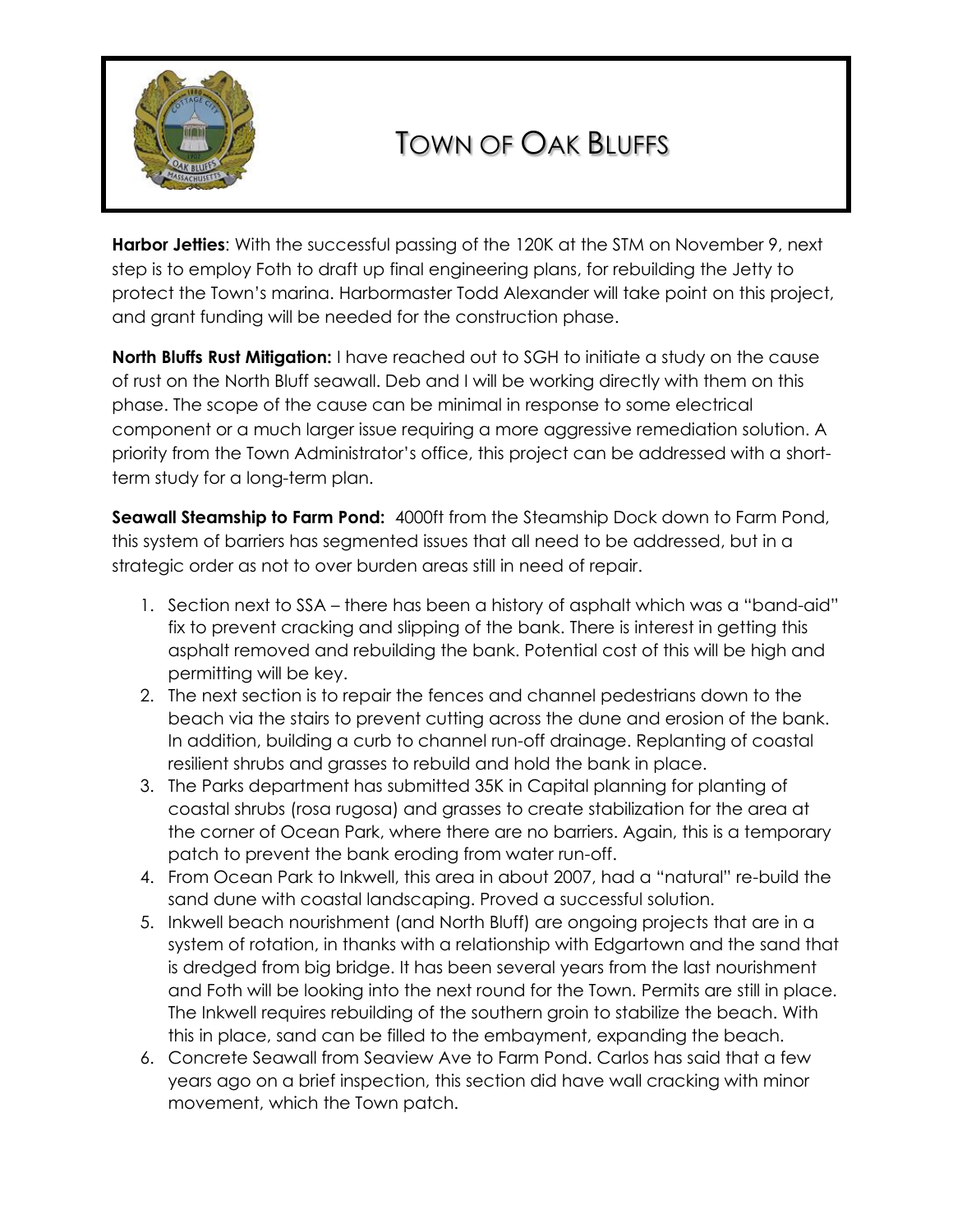

On more recent examination he has noticed horizontal cracking and more distinct movement which indicates progressive deterioration. A more detail inspection will be required to identify issues, prioritize and determine best options for repair or replacement.

**Farm Pond Culvert:** Again, this is not on the Foth update, but in an effort to provide a complete north to south systems check, I have included a detail on this. Shellfish Constable Chuck Fisher is taking steps to keep this project alive and will be meeting with both Deb and I to talk funding. We both had the same thought, which is to have the Town fund the next necessary step. The political two-step with grant submissions and not being successful, has delayed this project for years.

It is necessary for the culvert to be rebuilt and enlarged to allowing the flushing of Farm Pond to reduce nitrogen loading for the benefit of preserving the wetlands and pond life.

Chuck is working with Fuss and O'Neil to present an updated bare bones budget to reach an acceptable 25% design plan, which should be ready early next week. They are cutting the grant requirements and the saltmarsh study, looking to cost-out at \$225k. Chuck can provide a more detailed update in the next month. It may be beneficial for an educational and outreach approach on this project to help with Town support.

## **CVEC UPDATE:**

## **Procurement Bids for Town Hall and Police Station Roof:**

We were notified on Friday that due to a lack of qualified bids, the Town projects for solar panel installation on Town Hall and potentially the Police Station were not awarded. The one developer who bid, did not have the understanding of the MA SMART program or sufficient in-house resources to confidently complete the project in terms of oversight and management. A disappointing response.

CVEC's Executive Director Maria Marasco has reached out to us to discuss other options as well as to address the larger issue of a lack of response of bids for Island projects. We will keep you posted.

*And with that upbeat rundown, I wish everyone a Happy Thanksgiving.*

**Assessors:** The Tax Classification hearing was held on November 16<sup>th</sup> and a new residential exemption was voted in by the Select Board. Assessing with now work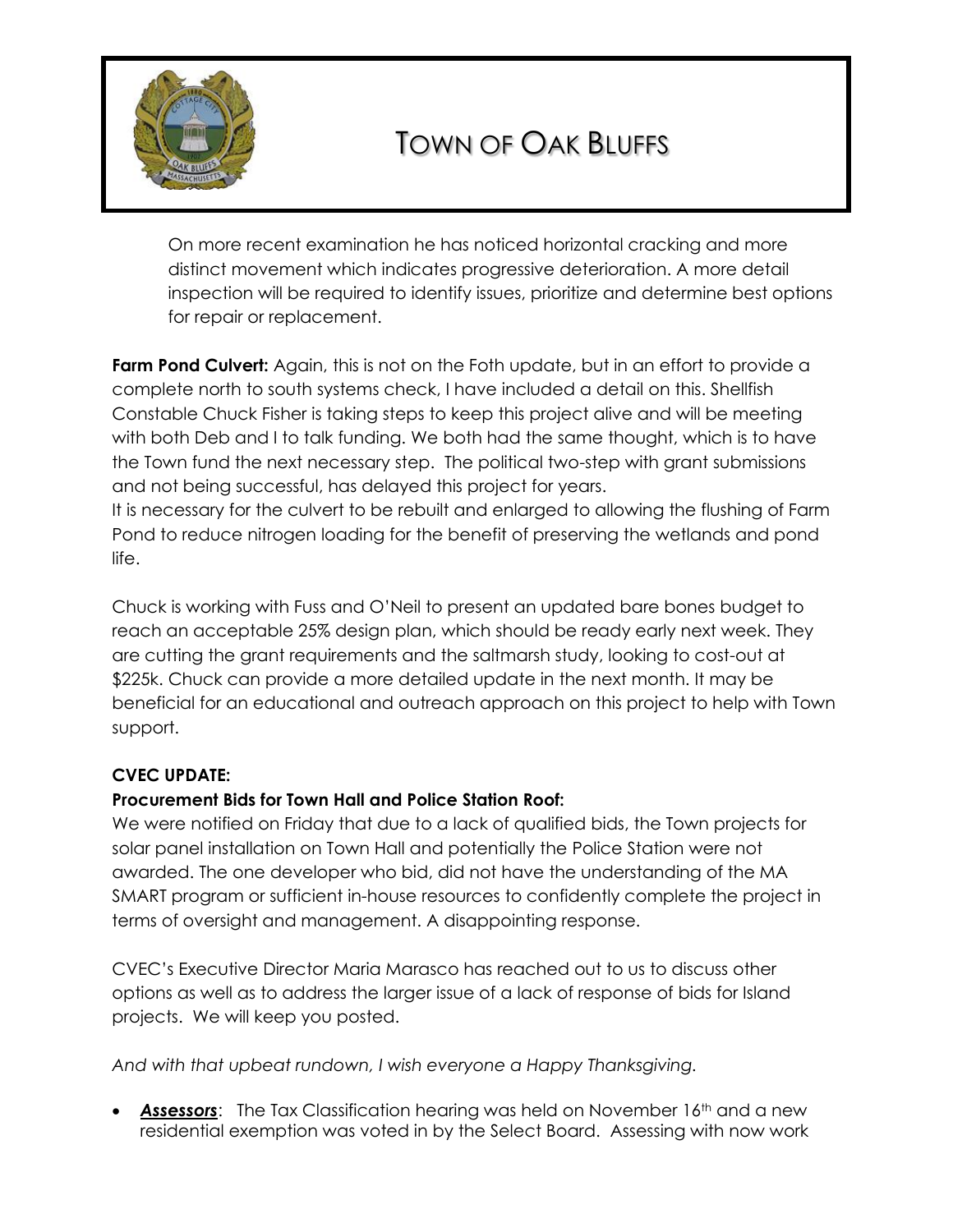

with the Clerk and Accountant to complete the remaining requirements to get the tax rate approved by DOR.

**Fire-EMS:** See attached report

### **2. Financial Report**

• *Financial Update with STR*: From Assistant Accountant Carrie Blair:

Financial reports for FY22 through 22-10 (11/18/21) are included along with the monthly analysis of Local Estimated Receipts (LER). Expenditures stand at 41% of total appropriations, with a goal of 38% so we're headed in the right direction. LER

receipts are strong at 10% over this same time last year.

Free cash was certified at \$2,423,289. After the November STM transfers, the Free Cash balance remaining is \$1,223,289.

• TA additional comments: LER's are still trending above the same time last year and all receipts are still not recorded so the actual revenues for the month will be higher. Most of the departments with expenditures above target levels are due to seasonal or timing issues. Workers Comp, Legal Fees, and other accounts that have the potential to exceed anticipated budgeted amounts will continue to be monitored.

### **3. Project/Grant Updates**

**Town Hall update:** At the last Town Hall meeting it was finally acknowledged that Town Hall is slightly behind schedule. We are still looking to get the majority of the work completed in December to get the temporary CO so that we can start the moving back process. We are now potentially looking at a Mid-February move in date and will keep you advised of the progress

## **4. Other Updates**

• *Town Fall Clean Up:* Debra Alley volunteered to be the point person for our Town Fall Clean Up day this Saturday, November 27<sup>th</sup> from 9 am to 11 am. We are meeting at the Steamship Terminal on Sea View ave to distribute the orange trash bags to anyone who wants to help pick up trash on the beaches, around the harbor, or in town. Please check the website for the details or contact Debra.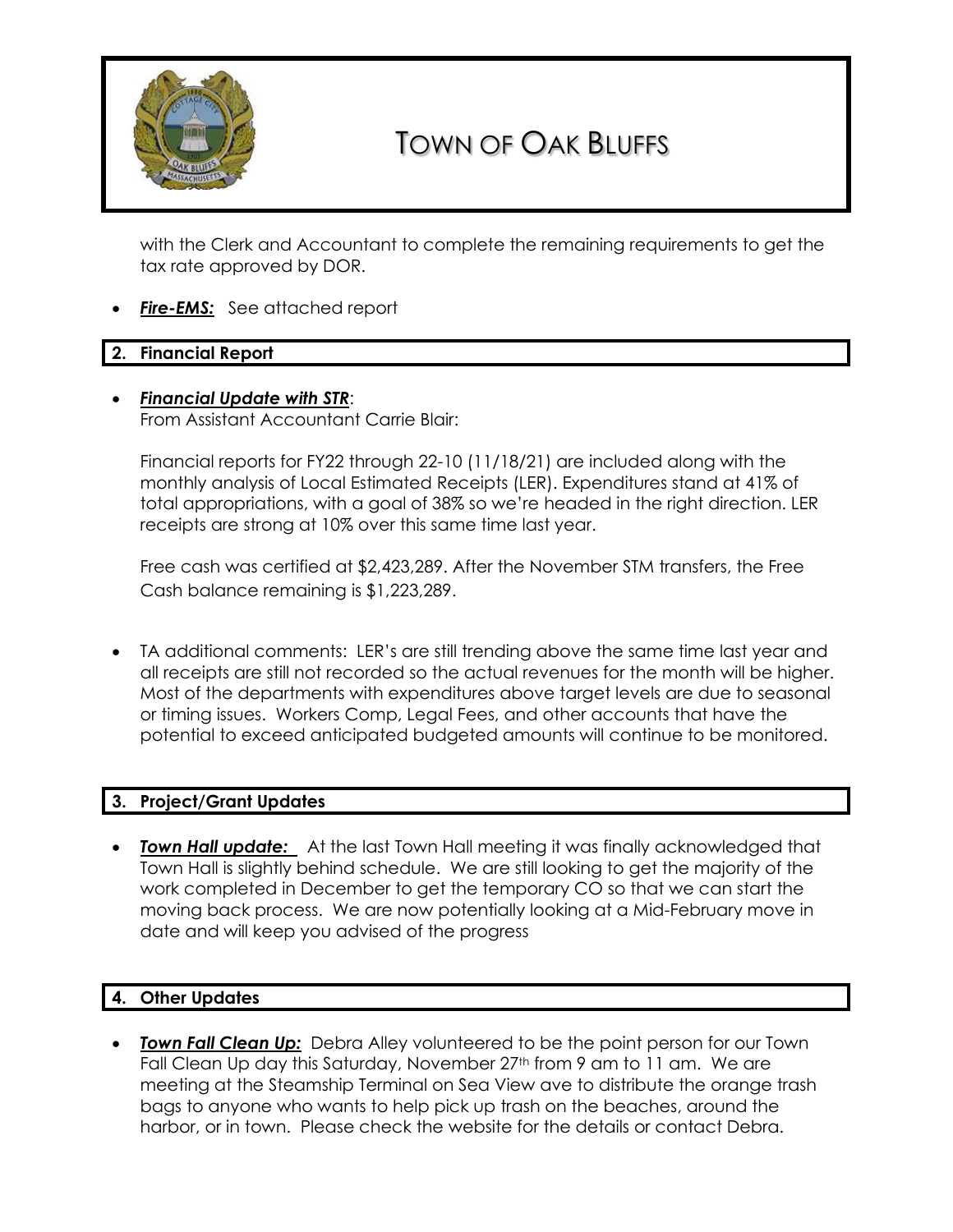

• *Town Hall Closed:* Town Hall will be closed this Thursday the 25<sup>th</sup> and Friday the 26<sup>th</sup> and will re-open on Monday the 29<sup>th</sup>. We hope everyone has a safe and enjoyable holiday!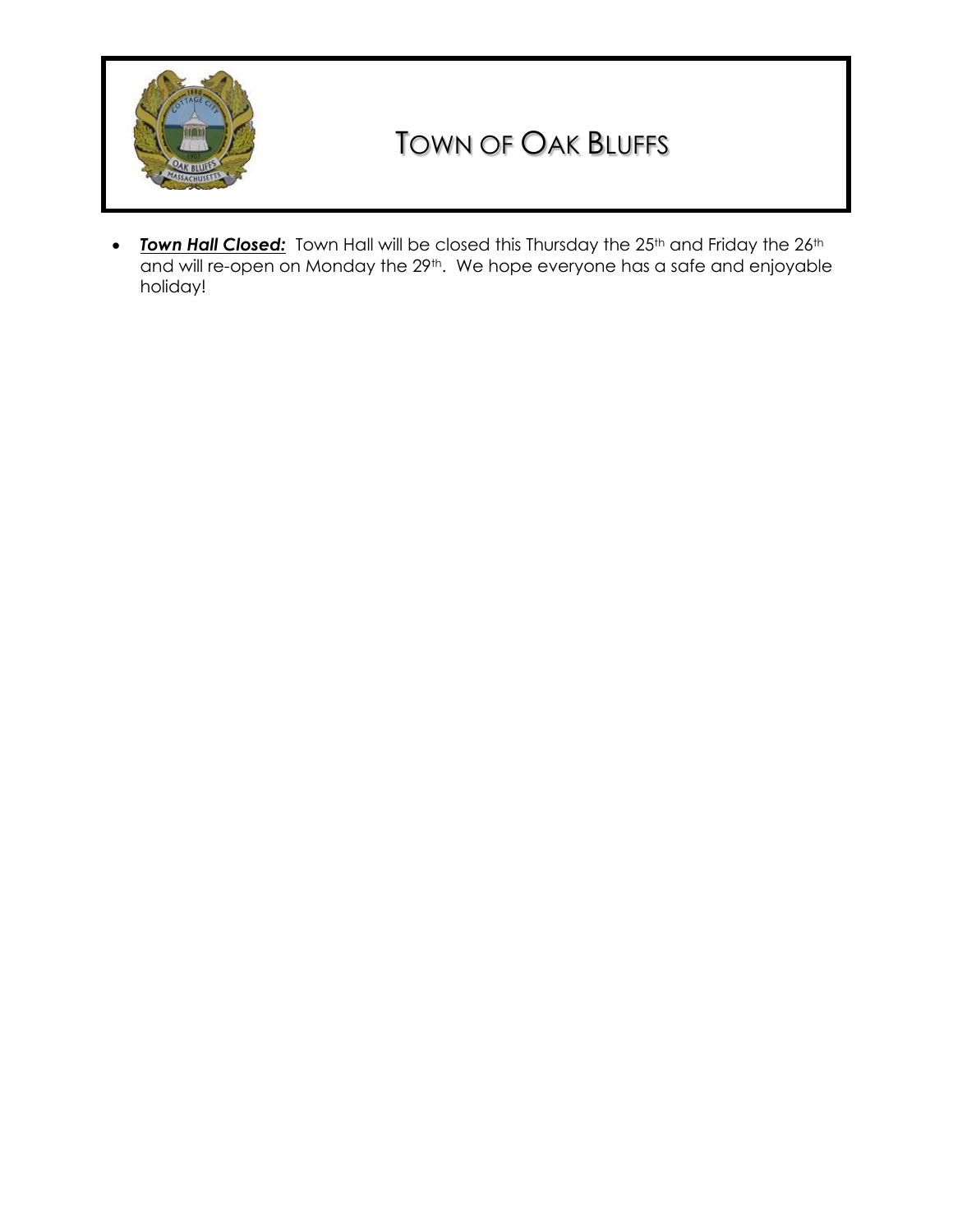| Preliminary Fiscal Year 2022 Local Estimated Receipts By Monthly Collections (Unaudited) |  |  |
|------------------------------------------------------------------------------------------|--|--|
|                                                                                          |  |  |

|                                   |    | <b>JUL</b>               |     | <b>AUG</b>               |     | <b>SEP</b> | OCT     |     | <b>NOV</b>               |       | <b>DEC</b>               |    | <b>JAN</b> | <b>FEB</b>                                                                                                                        | <b>MAR</b>               | <b>APR</b>               | MAY |   | JUN       | <b>YTD</b> |
|-----------------------------------|----|--------------------------|-----|--------------------------|-----|------------|---------|-----|--------------------------|-------|--------------------------|----|------------|-----------------------------------------------------------------------------------------------------------------------------------|--------------------------|--------------------------|-----|---|-----------|------------|
|                                   |    |                          |     |                          |     |            |         |     | as of 11/20/21           |       |                          |    |            |                                                                                                                                   |                          |                          |     |   |           |            |
| 01 MV Excise                      |    | 19,857                   |     | 50,566                   |     | 23,641     | 34,214  | -Ś  | 824S                     |       |                          |    | ۰          | $\overline{\phantom{a}}$                                                                                                          |                          | $\overline{\phantom{a}}$ | ٠   |   | $\sim$    | 129,101    |
| 02 Other Excise                   |    | 53                       | Ś   | 15                       |     | 1,023,846  | 4,199   | -Ś  | $1,601$ \$               |       | $\sim$                   |    | ۰          | ۰                                                                                                                                 | $\overline{\phantom{a}}$ |                          |     |   | ٠         | 1,029,714  |
| 03 Penalties and Interest         |    | 87,279                   |     | 39,088                   |     | 54,912     | 16,004  |     | $5,690$ \$               |       | $\sim$                   |    | ۰          | ۰                                                                                                                                 | $\overline{\phantom{a}}$ |                          |     |   |           | 202,972    |
| 04 Payments in Lieu of Taxes      | Ś  |                          | S   | ٠                        |     | ۰          |         | S,  | $\overline{\phantom{a}}$ |       | $\sim$                   | S  | ۰          | $\overline{\phantom{a}}$                                                                                                          | $\overline{\phantom{a}}$ | $\sim$                   |     |   | $\sim$    | $\sim$     |
| 08 Charges for Services-Trash     |    | 36,550                   |     | 25,266                   |     | 19,512     | 11,188  |     | 9,445                    |       |                          |    | ۰          | ٠                                                                                                                                 |                          |                          |     |   | ٠         | 101,961    |
| 10 Fees                           |    | 10,621                   |     | 11,941                   | l S | 7,372      | 6,690   |     | $3,283$ \$               |       |                          |    | ٠          |                                                                                                                                   |                          |                          |     |   |           | 39,907     |
| 11 Rentals                        |    | 8,500                    |     | 11,375                   |     | 200        | 9,325   | S,  | 375 <sup>5</sup>         |       |                          |    | ۰          | $\overline{\phantom{a}}$                                                                                                          | $\overline{\phantom{a}}$ |                          |     |   |           | 29,775     |
| 00 Dept. Revenue-School           |    |                          |     | $\overline{\phantom{a}}$ |     |            |         |     |                          |       | $\sim$                   |    | ۰          | ٠                                                                                                                                 | $\overline{\phantom{a}}$ | $\overline{\phantom{a}}$ |     |   | ٠         | $\sim$     |
| 13 Dept. Revenue-Library          |    | 112                      |     | 255                      |     | 394        | 45      |     | 215 <sup>5</sup>         |       |                          |    | ٠          | ٠                                                                                                                                 | $\overline{\phantom{a}}$ |                          |     |   |           | 1,021      |
| 16 Other Dept. Revenue            |    | 27,031                   | S   | 7,209                    |     | 11,416     | 14,041  | - 5 | 12,080 \$                |       |                          | S  | ٠          | $\overline{\phantom{a}}$                                                                                                          | $\overline{\phantom{a}}$ |                          |     |   |           | 71,776     |
| 17 Licenses and Permits           |    | 19,448                   |     | 16,015                   |     | 23,372     | 25,421  |     | 42,141                   | . I S | $\sim$                   |    | ۰          | $\overline{\phantom{a}}$                                                                                                          | $\overline{\phantom{a}}$ | $\overline{\phantom{a}}$ |     |   |           | 126,396    |
| 19 Fines and Forfeits             |    | 320                      |     | 840 \$                   |     | 1,865      | 350     |     | 420:5                    |       | $\sim$                   |    | ۰.         | $\overline{\phantom{a}}$                                                                                                          | $\overline{\phantom{a}}$ |                          |     |   | $\sim$    | 3,795      |
| 20 Investment Income              |    | 859                      | \$. | 758 \$                   |     | 418        | 384     | S.  |                          |       | $\sim$                   |    | ۰          | ۰                                                                                                                                 | $\overline{a}$           |                          |     |   |           | 2,420      |
| 21 Other Miscellaneous-Recurring  |    | 331,871                  | S   | 328,880                  |     | 164,813    | 15,125  | S,  | $\overline{\phantom{a}}$ |       | $\sim$                   |    | ۰          |                                                                                                                                   | $\sim$                   | $\overline{\phantom{a}}$ |     |   | ٠         | 840,688    |
| 00 Miscellaneous-Non Recurring    |    | $\overline{\phantom{a}}$ |     | ٠                        |     |            |         | S,  | $\overline{\phantom{a}}$ |       | $\overline{\phantom{a}}$ | ς. | ۰          | $\overline{\phantom{a}}$                                                                                                          | $\overline{\phantom{a}}$ | $\overline{\phantom{a}}$ |     |   | ٠         | $\sim$     |
|                                   |    |                          |     |                          |     |            |         |     |                          |       |                          |    |            |                                                                                                                                   |                          |                          |     |   |           |            |
| Total                             |    | 542,500                  |     | $492,208$ \$             |     | 1,331,760  | 136,986 |     | 76,073 \$                |       | $\sim$                   | Ŝ. |            | $\overline{a}$                                                                                                                    | $\overline{a}$           |                          |     | ς | ٠         | 2,579,527  |
|                                   |    |                          |     |                          |     |            |         |     |                          |       |                          |    |            |                                                                                                                                   |                          |                          |     |   |           |            |
| <b>Cummulative Monthly Totals</b> | Ŝ. | 542,500                  | Ŝ   |                          |     |            |         |     |                          |       |                          |    |            | 1,034,708 \$ 2,366,468 \$ 2,503,454 \$ 2,579,527 \$ 2,579,527 \$ 2,579,527 \$ 2,579,527 \$ 2,579,527 \$ 2,579,527 \$ 2,579,527 \$ |                          |                          |     |   | 2,579,527 |            |
|                                   |    |                          |     |                          |     |            |         |     |                          |       |                          |    |            |                                                                                                                                   |                          |                          |     |   |           |            |
| Percent relative to FY21          |    | 19%                      |     | 19%                      |     | 92%        | 14%     |     | 10%                      |       |                          |    |            |                                                                                                                                   |                          |                          |     |   |           |            |

Percent relative to FY22 RECAP

| Est LER FY21 RECAP |   | 3,968,872                |
|--------------------|---|--------------------------|
| Est LER FY22 RECAP | S | $\overline{\phantom{a}}$ |
| Past 3 yr Avg      |   | 4,808,173                |

### Preliminary Fiscal Year 2021 Local Estimated Receipts By Monthly Collections (Unaudited)

|                                   | JUL |            |   | <b>AUG</b>      |     | <b>SEP</b> | OCT       |   | <b>NOV</b>           |     | <b>DEC</b>             |     | <b>JAN</b> |    | <b>FEB</b>     | <b>MAR</b> |    | <b>APR</b> |     | <b>MAY</b>    | <b>JUN</b> | <b>YTD</b> |
|-----------------------------------|-----|------------|---|-----------------|-----|------------|-----------|---|----------------------|-----|------------------------|-----|------------|----|----------------|------------|----|------------|-----|---------------|------------|------------|
|                                   |     |            |   |                 |     |            |           |   |                      |     |                        |     |            |    |                |            |    |            |     |               |            |            |
| 01 MV Excise                      |     | 17,565     |   | 28,178          |     | 35,346     | 43,340    |   | 34,117               |     | 21,696                 | l S | 2,031      |    | 212,517        | 426,298    |    | 42,544     |     | 50,660 \$     | 144,511    | 1,058,802  |
| 02 Other Excise                   |     |            |   | 38              |     | 82,783     | 853,330   |   | $25$   $\frac{2}{3}$ |     | 412,308                |     | 163        |    | 2,355          | 111,685    |    | 582        |     | $143 \quad$   | 211,442    | 1,674,854  |
| 03 Penalties and Interest         |     | 31,083     |   | 21,830          |     | 18,645     | 20,628    |   | 37,880               |     | 17,703                 | S   | 23,983     |    | 116,254        | 22,621     |    | 27,743     |     | 146,501 \$    | 31,915     | 516,786    |
| 04 Payments in Lieu of Taxes      |     |            |   |                 |     |            |           |   |                      |     |                        |     |            |    |                |            |    |            |     | $15,951$   \$ |            | 15,951     |
| 08 Charges for Services-Trash     |     | 31,265     |   | 36,860          |     | 15,595     | 17,585    |   | 11,355               |     | 10,580                 |     | 8,960      |    | 8,335          | 10,230     |    | 16,320     |     | 19,805        | 33,695     | 220,585    |
| 10 Fees                           |     | 17,223     |   | 14,481          |     | 11,410     | 5,923     |   | 8,668 \$             |     | 10,020                 |     | 10,450     |    | $(21,600)$ \$  | 7,817      |    | 7,601      |     | 7,508         | 1,794      | 81,294     |
| 11 Rentals                        |     | 1,200      | 5 | 2,050           |     | 750        |           |   | $1,125$ S            |     | 350                    | l S | 3,200      |    | $(750)$ \$     | 5,225      | .S | 300        |     | 18,584        | 6,150      | 38,184     |
| 00 Dept. Revenue-School           |     |            |   |                 |     |            |           |   |                      |     |                        |     |            |    |                |            |    |            |     |               | $\sim$     |            |
| 13 Dept. Revenue-Library          |     | 53         | S |                 |     |            | 61        |   |                      |     | 33                     | l S | 16         |    | 23             | 410        |    | 30         |     | 88 I          | (893)      | (180)      |
| 16 Other Dept. Revenue            |     | 8,666      |   | 11,792          |     | 20,763     | (1, 182)  |   | $(331)$ \$           |     | 51,479                 | I S | 6,910      |    | 7,284          | 19,307     |    | 12,874     |     | 23,171        | 19,548     | 180,281    |
| 17 Licenses and Permits           |     | 28,395     |   | 18,935          |     | 16,640     | 24,244    |   | 19,933               | 1 S | 64,194                 | l S | 23,085     |    | 14,068         | 84,698     |    | 39,095     |     | 34,063 \$     | 45,122     | 412,472    |
| 19 Fines and Forfeits             |     | 220        |   | 33 <sup>5</sup> |     | 1,571      | 456       |   | $435$ $\pm$          |     | 169                    | l S | 270        |    | 1,124          | 520        |    | 893        |     |               | 295        | 5,985      |
| 20 Investment Income              |     | $8,276$ \$ |   | 6,260           | I S | 5,557      | 7,964     |   | 7,803                | ΙS  | $1,696$ \$             |     | 669        |    | 1,272          | 716        | -S | 332        |     | 811           | 1,215      | 42,571     |
| 21 Other Miscellaneous-Recurring  |     | 313,472    |   | 274,170         |     | 150,702    | (3,929)   |   | 13,435               |     | 350                    |     |            |    | 90,689         | 47,164     |    | 23,278     |     | 88,935 \$     | 168,816    | 1,167,083  |
| 00 Miscellaneous-Non Recurring    |     |            |   | $\overline{a}$  |     |            |           | S |                      |     |                        |     |            |    |                |            |    |            |     |               | 250        | 250        |
|                                   |     |            |   |                 |     |            |           |   |                      |     |                        |     |            |    |                |            |    |            |     |               |            |            |
| Total                             |     | 457,417    |   | 414,625         | l S | 359,762    | 968,420   | S | 134,445              |     | 590,578                | l S | 79,735     |    | 431,571        | 736,690    | -S | 171,592    |     | 406,221       | 663,860    | 5,414,917  |
|                                   |     |            |   |                 |     |            |           |   |                      |     |                        |     |            |    |                |            |    |            |     |               |            |            |
| <b>Cummulative Monthly Totals</b> | -S  | 457,417    |   | 872.043         | I S | 1,231,804  | 2.200.225 |   | \$2,334,670          | I\$ | 2,925,248 \$ 3,004,983 |     |            | -S | $3,436,555$ \$ | 4.173.245  | Ŝ. | 4,344,837  | l S | 4,751,057     | 5,414,917  |            |

Percent realtive to FY21 RECAP 12% 22% 31% 55% 59% 74% 76% 87% 105% 109% 120% 136%

| Est LER FY20 RECAP | S | 4,128,000 |
|--------------------|---|-----------|
| Est LER FY21 RECAP | S | 3.968.872 |
| Past 3 yr Avg      | Ś | -         |
| Actual FY20        | ς | 4,734,515 |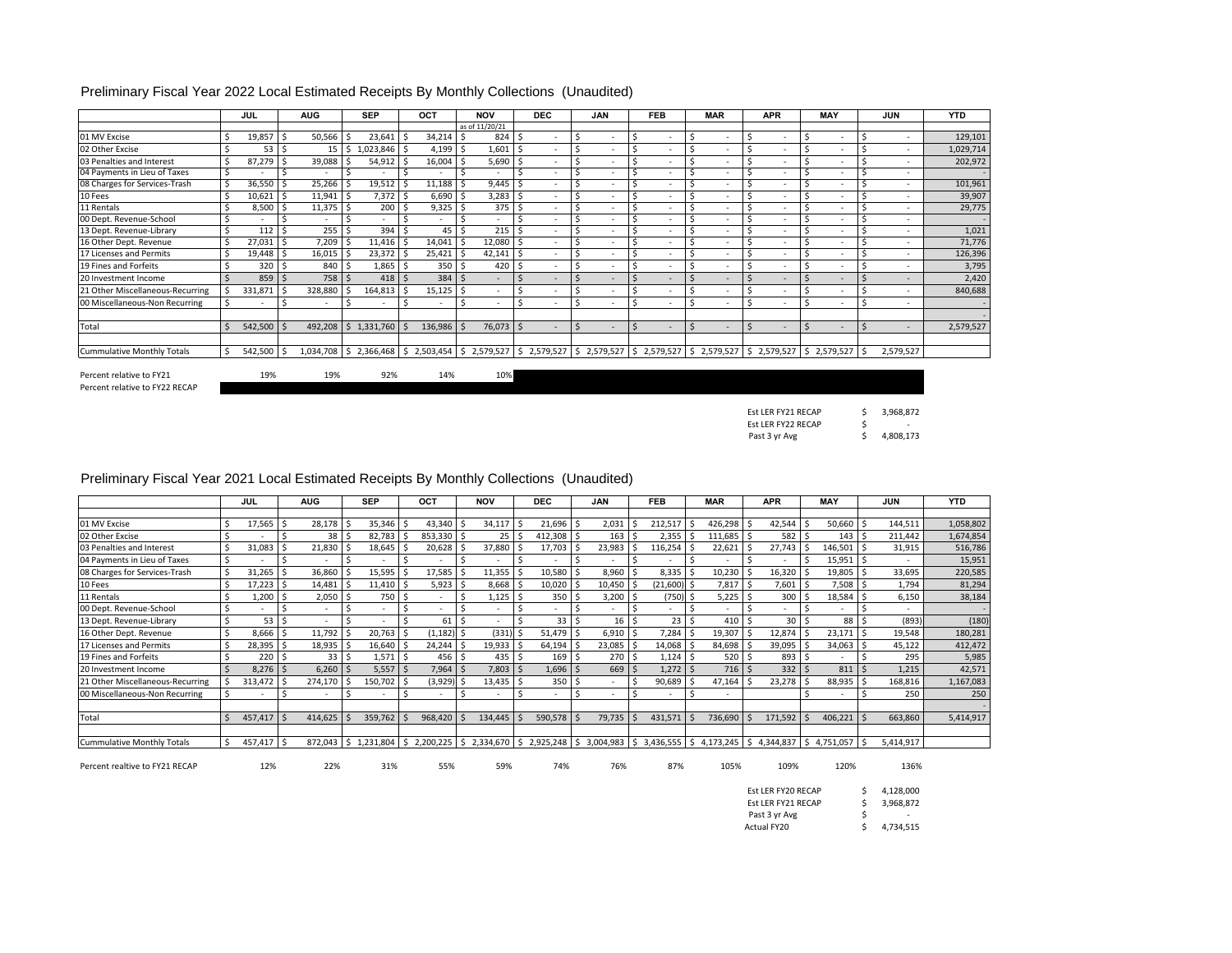



#### **FOR 2022 05 JOURNAL DETAIL 2022 1 TO 2022 13**

| ACCOUNTS FOR: 01                                        | <b>GENERAL FUND</b> |                   |               |                     |                         |        |
|---------------------------------------------------------|---------------------|-------------------|---------------|---------------------|-------------------------|--------|
| ORIGINAL APPROP                                         | REVISED BUDGET      | <b>YTD ACTUAL</b> | MTD ACTUAL    | <b>ENCUMBRANCES</b> | <b>AVAILABLE BUDGET</b> | % USED |
| 01 MOTOR VEH EXCISE                                     |                     |                   |               |                     |                         |        |
| $-800,000.00$<br>02 OTHER EXCISE                        | $-800,000.00$       | $-129, 101.48$    | $-824.29$     | 0.00                | $-670,898.52$           | 16.1%  |
| $-1,399,910.00$<br>03 PENALTIES & INTEREST              | $-1,399,910.00$     | $-1,029,714.05$   | $-1,600.53$   | 0.00                | $-370, 195.95$          | 73.6%  |
| $-100,000.00$                                           | $-100,000.00$       | $-202,972.45$     | $-5,689.83$   | 0.00                | 102,972.45              | 203.0% |
| 04 PILOT<br>$-14,000.00$                                | $-14,000.00$        | 0.00              | 0.00          | 0.00                | $-14,000.00$            | .0%    |
| 08 CHGS TRASH DISP<br>$-175,000.00$                     | $-175,000.00$       | $-101,961.00$     | $-9,445.00$   | 0.00                | $-73,039.00$            | 58.3%  |
| 09 OTHER CHGS<br>0.00                                   | 0.00                | 1,233.84          | 0.00          | 0.00                | $-1, 233.84$            | 100.0% |
| 10 FEES<br>$-88,500.00$                                 | $-88,500.00$        | $-39,906.64$      | $-3, 283.00$  | 0.00                | $-48,593.36$            | 45.1%  |
| 11 RENTALS<br>$-45,000.00$                              | $-45,000.00$        | $-29,775.00$      | $-375.00$     | 0.00                | $-15, 225.00$           | 66.2%  |
| 13 DEPT LIBRARY<br>$-2,500.00$                          | $-2,500.00$         | $-1,020.96$       | $-215.00$     | 0.00                | $-1,479.04$             | 40.8%  |
| 16 OTHER DEPTL<br>$-122,500.00$                         | $-122,500.00$       | $-71, 776.23$     | $-12,079.75$  | 0.00                | $-50, 723, 77$          | 58.6%  |
| 17 LIC & PERMITS<br>$-396,700.00$<br>19 FINES & FORFEIT | $-396,700.00$       | $-126, 396.15$    | $-42, 140.50$ | 0.00                | $-270, 303.85$          | 31.9%  |
| $-15,000.00$<br>20 INVMT INCOME                         | $-15,000.00$        | $-3,795.00$       | $-420.00$     | 0.00                | $-11, 205.00$           | 25.3%  |
| $-50,000.00$                                            | $-50,000.00$        | $-2,419.68$       | 0.00          | 0.00                | $-47,580.32$            | 4.8%   |
| 21 MISC RECURRING<br>$-950,000.00$                      | $-950,000.00$       | $-840,688.38$     | 0.00          | 0.00                | $-109, 311.62$          | 88.5%  |
| TOTAL GENERAL FUND<br>$-4,159,110.00$                   | $-4, 159, 110.00$   | $-2,578,293.18$   | $-76,072.90$  | 0.00                | $-1,580,816.82$         | 62.0%  |
| <b>TOTAL REVENUES</b><br>$-4, 159, 110.00$              | $-4, 159, 110.00$   | $-2,578,293.18$   | $-76,072.90$  | 0.00                | $-1,580,816.82$         |        |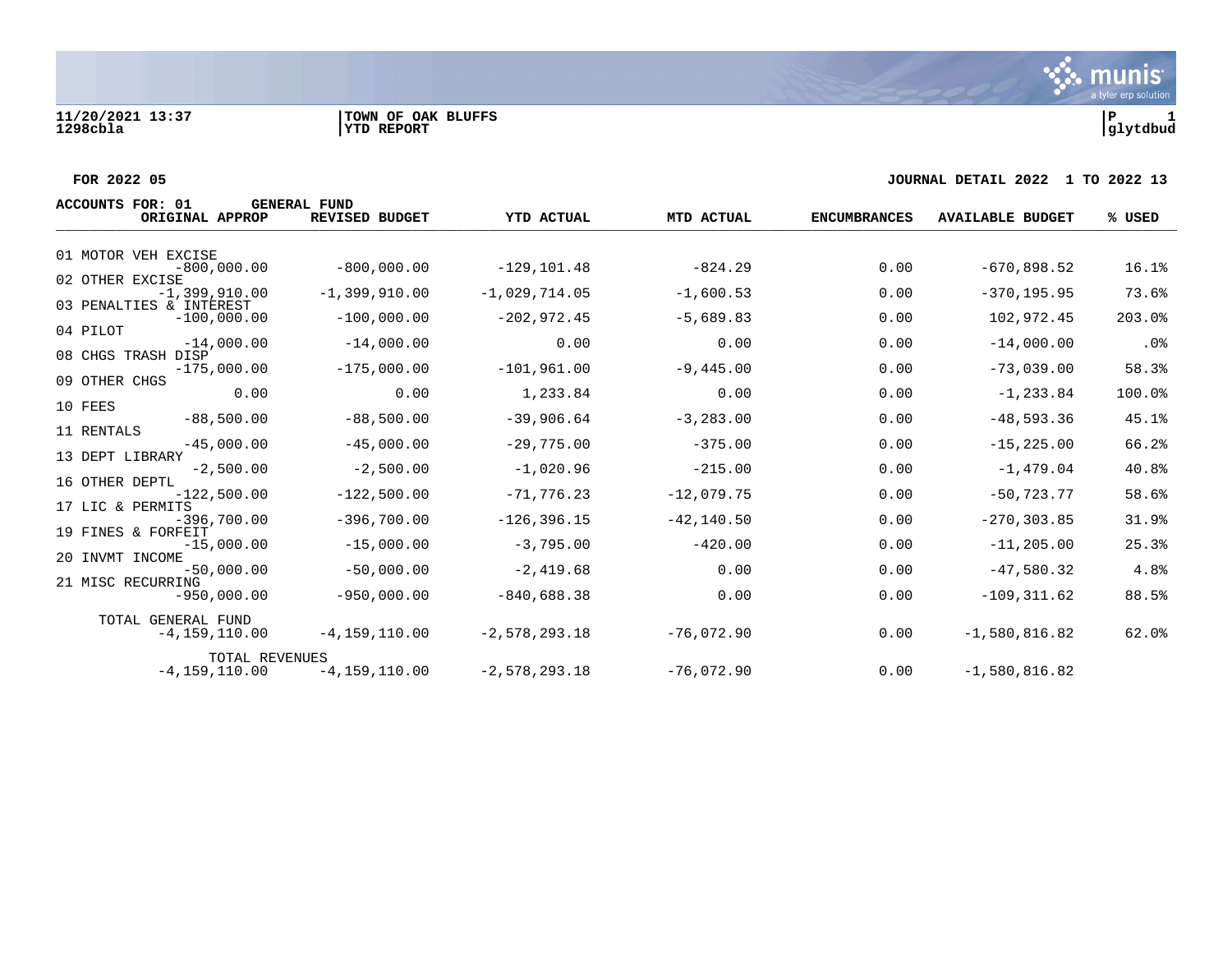|                                 |                                         |                   |            |                     |                                  | <b>munis</b><br>a tyler erp solution |
|---------------------------------|-----------------------------------------|-------------------|------------|---------------------|----------------------------------|--------------------------------------|
| 11/20/2021 13:37<br>$1298$ cbla | TOWN OF OAK BLUFFS<br><b>YTD REPORT</b> |                   |            |                     |                                  | 2<br>IΡ<br>glytdbud                  |
| FOR 2022 05                     |                                         |                   |            |                     | JOURNAL DETAIL 2022 1 TO 2022 13 |                                      |
| ORIGINAL APPROP                 | <b>REVISED BUDGET</b>                   | <b>YTD ACTUAL</b> | MTD ACTUAL | <b>ENCUMBRANCES</b> | <b>AVAILABLE BUDGET</b>          | % USED                               |

GRAND TOTAL -4,159,110.00 -4,159,110.00 -2,578,293.18 -76,072.90 0.00 -1,580,816.82 62.0%

\*\* END OF REPORT - Generated by Carrie Blair \*\*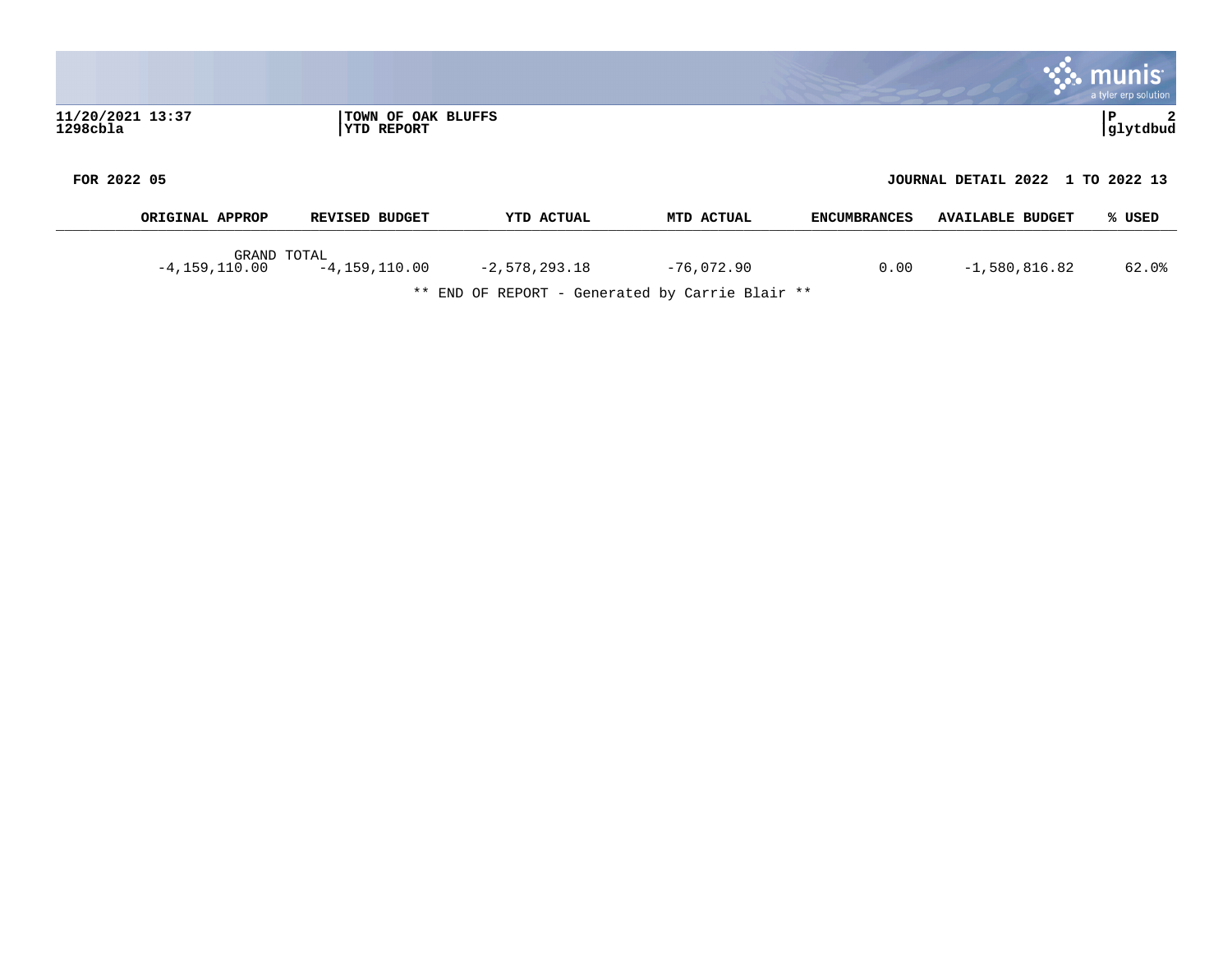**11/21/2021 15:09 |TOWN OF OAK BLUFFS |P 1**

 $\ddot{\mathbf{w}}$  munis a tyler erp solution

#### **FOR 2022 13 JOURNAL DETAIL 2022 1 TO 2022 13**

| ORIGINAL APPROP                               | <b>REVISED BUDGET</b> | <b>YTD EXPENDED</b> | MTD EXPENDED | <b>ENCUMBRANCES</b> | <b>AVAILABLE BUDGET</b> | % USED |
|-----------------------------------------------|-----------------------|---------------------|--------------|---------------------|-------------------------|--------|
| 01 GENERAL FUND                               |                       |                     |              |                     |                         |        |
| 108 OTHER GOVT SUPPORT                        |                       |                     |              |                     |                         |        |
| 228,570.00                                    | 228,570.00            | 100,342.50          | 0.00         | 0.00                | 128,227.50              | 43.9%  |
| 122 BOARD OF SELECTMEN<br>545,961.52          | 545,961.52            | 160,410.03          | 0.00         | 0.00                | 385,551.49              | 29.4%  |
| 131 FINANCE COMMITTEE                         |                       |                     |              |                     |                         |        |
| 7,675.00<br>132 FIN COMM RESERVE FD.          | 7,675.00              | 700.00              | 0.00         | 0.00                | 6,975.00                | 9.1%   |
| 50,000.00                                     | 50,000.00             | 0.00                | 0.00         | 0.00                | 50,000.00               | .0%    |
| 135 TOWN ACCOUNTANT<br>162,800.00             | 162,800.00            | 59,445.72           | 0.00         | 0.00                | 103,354.28              | 36.5%  |
| 141 ASSESSORS                                 |                       |                     |              |                     |                         |        |
| 181,617.13<br>144 TREAS/COLL (FIXED P/R COST) | 181,617.13            | 67,412.60           | 0.00         | 0.00                | 114,204.53              | 37.1%  |
| 4,663,337.64                                  | 4,663,337.64          | 2,743,610.42        | 0.00         | 0.00                | 1,919,727.22            | 58.8%  |
| 145 TOWN TREASURER<br>0.00                    | 0.00                  | 31.84               | 0.00         | 0.00                | $-31.84$                | 100.0% |
| 146 TREASURER/COLLECTOR                       |                       |                     |              |                     |                         |        |
| 243,102.46<br>155 INFORMATION TECHNOLOGY      | 243,102.46            | 89,531.25           | 0.00         | 0.00                | 153,571.21              | 36.8%  |
| 375,424.00                                    | 375,424.00            | 170,208.60          | 0.00         | 0.00                | 205, 215.40             | 45.3%  |
| 161 TOWN CLERK<br>143,658.21                  | 143,658.21            | 51,279.82           | 0.00         | 0.00                | 92,378.39               | 35.7%  |
| 163 BOARD OF REGISTRARS                       |                       |                     |              |                     |                         |        |
| 27,483.10                                     | 27,483.10             | 973.65              | 0.00         | 0.00                | 26,509.45               | 3.5%   |
| 171 CONSERVATION COMMISSION<br>109,614.96     | 109,614.96            | 24,803.82           | 0.00         | 0.00                | 84,811.14               | 22.6%  |
| 175 PLANNING BOARD                            |                       |                     |              |                     |                         |        |
| 53,307.75<br>199 UNCLASSIFIED (SELECTMEN)     | 53,307.75             | 19,180.75           | 0.00         | 0.00                | 34,127.00               | 36.0%  |
| 1,311,327.00                                  | 1,311,327.00          | 1,025,707.95        | 0.00         | 0.00                | 285,619.05              | 78.2%  |
| 210 POLICE DEPARTMENT<br>2,656,120.04         | 2,656,120.04          | 1,074,841.38        | 0.00         | 0.00                | 1,581,278.66            | 40.5%  |
| 220 FIRE DEPARTMENT                           |                       |                     |              |                     |                         |        |
| 522,094.72<br>231 AMBULANCE SERVICE           | 522,094.72            | 76,165.57           | 0.00         | 0.00                | 445,929.15              | 14.6%  |
| 504,971.40                                    | 504,971.40            | 138,272.65          | 0.00         | 0.00                | 366,698.75              | 27.4%  |
| 241 BUILDING INSPECTOR<br>243,647.73          | 243,647.73            | 73,152.93           | 0.00         | 0.00                | 170,494.80              | 30.0%  |
| 249 SHELLFISH                                 |                       |                     |              |                     |                         |        |
| 211,716.94                                    | 211,716.94            | 67,478.20           | 0.00         | 0.00                | 144, 238. 74            | 31.9%  |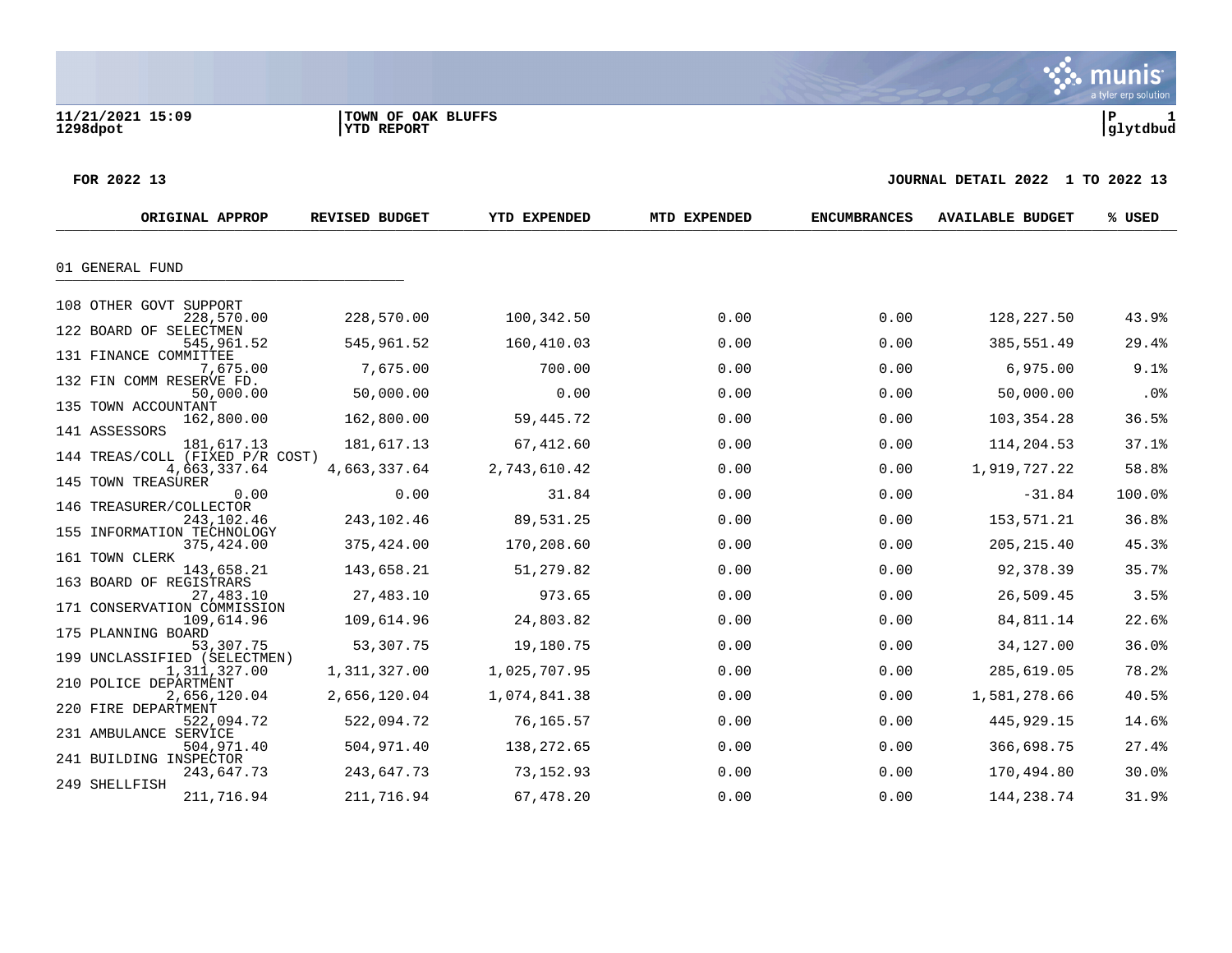#### **FOR 2022 13 JOURNAL DETAIL 2022 1 TO 2022 13**

| ORIGINAL APPROP                              | <b>REVISED BUDGET</b> | <b>YTD EXPENDED</b>                               | MTD EXPENDED | <b>ENCUMBRANCES</b> | <b>AVAILABLE BUDGET</b> | % USED |
|----------------------------------------------|-----------------------|---------------------------------------------------|--------------|---------------------|-------------------------|--------|
|                                              |                       |                                                   |              |                     |                         |        |
| 291 EMERGENCY MANAGEMENT<br>27,200.00        | 27,200.00             | 4,575.11                                          | 0.00         | 0.00                | 22,624.89               | 16.8%  |
| 296 MARINA MANAGER<br>286,093.00             | 286,093.00            | 169,639.47                                        | 0.00         | 0.00                | 116, 453.53             | 59.3%  |
| 300 OAK BLUFFS SCHOOL                        |                       |                                                   |              |                     |                         |        |
| 8,987,185.30                                 | 8,987,185.30          | 2,042,753.30                                      | 0.00         | 0.00                | 6,944,432.00            | 22.7%  |
| 301 MARTHA'S VINEYARD REG HS<br>5,473,468.48 | 5,473,468.48          | 2,736,734.24                                      | 0.00         | 0.00                | 2,736,734.24            | 50.0%  |
| 421 HIGHWAY-ADMINISTRATION                   |                       |                                                   |              |                     |                         |        |
| 1,736,153.86<br>519 BOARD OF HEALTH          | 1,736,153.86          | 708,158.96                                        | 0.00         | 0.00                | 1,027,994.90            | 40.8%  |
| 245, 914.23                                  | 245, 914.23           | 66,759.12                                         | 0.00         | 0.00                | 179, 155. 11            | 27.1%  |
| 541 COUNCIL ON AGING<br>124,382.22           | 124,382.22            | 45,574.69                                         | 0.00         | 0.00                | 78,807.53               | 36.6%  |
| 543 VETERANS'<br>SERVICES                    |                       |                                                   |              |                     |                         |        |
| 60,500.00                                    | 60,500.00             | 19,053.97                                         | 0.00         | 0.00                | 41,446.03               | 31.5%  |
| 610 LIBRARY<br>576,002.43                    | 576,002.43            | 204,832.48                                        | 0.00         | 0.00                | 371,169.95              | 35.6%  |
| 612 ARTS COUNCIL                             |                       |                                                   |              |                     |                         |        |
| 2,000.00<br>630 PARKS AND RECREATION         | 2,000.00              | 2,000.00                                          | 0.00         | 0.00                | 0.00                    | 100.0% |
| 197,506.20                                   | 197,506.20            | 162, 237.44                                       | 0.00         | 0.00                | 35,268.76               | 82.1%  |
| 710 MATURING DEBT-PRINCIPAL<br>2,459,102.48  | 2,459,102.48          | 1,274,102.48                                      | 0.00         | 0.00                | 1,185,000.00            | 51.8%  |
| 750 MATURING DEBT-INTEREST                   |                       |                                                   |              |                     |                         |        |
| 871,957.79                                   | 871,957.79            | 500, 474.38                                       | 0.00         | 0.00                | 371,483.41              | 57.4%  |
| 760 MATURING BAN-INTEREST<br>50,000.00       | 50,000.00             | 0.00                                              | 0.00         | 0.00                | 50,000.00               | .0%    |
| TOTAL GENERAL FUND                           |                       |                                                   |              |                     |                         |        |
| 33, 339, 895. 59                             | 33, 339, 895.59       | 13,880,445.32                                     | 0.00         | 0.00                | 19, 459, 450. 27        | 41.6%  |
| <b>GRAND TOTAL</b>                           |                       |                                                   |              |                     |                         |        |
| 33, 339, 895.59                              | 33, 339, 895.59       | 13,880,445.32                                     | 0.00         | 0.00                | 19, 459, 450. 27        | 41.6%  |
| WWTF<br>$(app)$ 675, 133.44                  |                       | ** END OF REPORT - Generated by Deborah Potter ** |              |                     |                         |        |

ATM 34,015,029.03